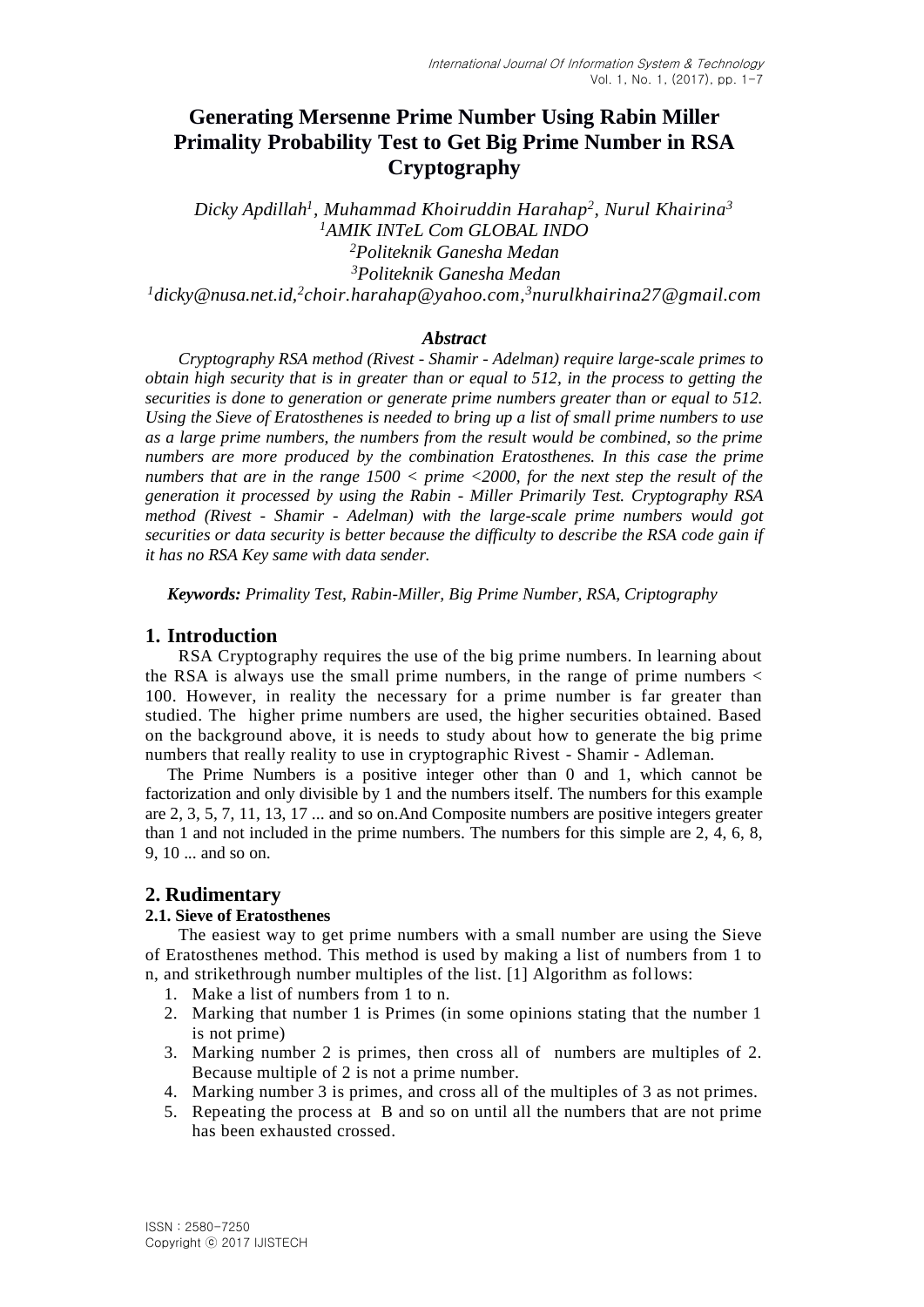6. The numbers that are not crossed out is a list of primes. Based on the above algorithm, so he found the series of prime numbers with a range of 1500  $\epsilon$  <prime  $\epsilon$  2000 as shown in the image list below.

1511, 1523, 1531, 1543, 1549, 1553, 1559, 1567, 1571, 1579, 1583, 1597, 1601, 1607, 1609, 1613, 1619, 1621, 1627, 1637, 1657, 1663, 1667, 1669, 1693, 1697, 1699, 1709, 1721, 1723, 1733, 1741, 1747, 1753, 1759, 1777, 1783, 1787, 1789, 1801, 1811, 1823, 1831, 1847, 1861, 1867, 1871, 1873, 1877, 1879, 1889, 1901, 1907, 1913, 1931, 1933, 1949, 1951, 1973, 1979, 1987, 1993, 1997, 1999

#### **2.2. Mersenne Prime Number**

A Mersenne prime numbers is a probability prime number. The formula is  $M = 2^p - 1$  (1)

for p is prime number. For example :  $2^2 - 1$  equal 5 (a prime number),  $2^3 - 1$  equal 7 (a prime number),  $2^5 - 1$  equal 31 (a prime number), etc, but not all get result as prime number.

## **3. Research and Methodology**

### **3.1. Prime Numbers Test Rabin – Miller**

Rabin-Miller Primality Test is the step in determining a number there is a number is prime numbers or composite numbers. Rabin-Miller algorithm has advantages with the accurate ability to calculate the prime numbers are large. In some term is referred to as the Big Prime Numbers, Huge Prime Number also referred to as the Large Prime Numbers. Algorithm testing primes Rabin-Miller can be seen below.[2]

- (a) Generate the random number  $a > p$ .
- (b) Indicate  $j = 0$  and calculate  $z = a^m \mod p$ .
- (c) If  $z = 1$  or  $z = p 1$ , then p escaped testing and possible prime.
- (d) If  $z > 0$  and  $z = 1$ , then p is composite.
- (e) Indicate  $j = j + 1$ . If  $j < p 1$ , state  $z = z2 \mod p$  and go back to step (d).  $\neq b$ and z If  $z = p - 1$ , then p passed the test and may be primed.
- (f) p 1, then p is composite.  $\neq$ If  $i = b$  and z
- (g) Repeat testing with Rabin-Miller algorithm above as *t* times (with the different value *a*).

## **4. Results and Discussion**

In 1986, Goldwasser and Kilian filed a prime number testing algorithm using elliptic curve (elliptic curve) that is expected to require polynomial time for almost all of a given input (all inputs are in the trust hypothesis). [3] Based on their algorithms, similar algorithms developed by Atkin. [4] Adleman and Huang modify the algorithm Goldwasser-Kilian so that it can receive all input. [5] In August 2002, Manindra Agrawal, Neeraj Kayal and Nitin Saxena submitted a testing prime numbers which fast, only takes a log <sup>15/2</sup> n, and works without the use of assumptions. [6] Not only this test has never failed, this test also more simpler than another tests of prime numbers which approach polynomial time. This test is based on the nature of prime numbers  $(X + a)^n$  mod  $n = (X_n + a)$  mod n. But, on the other hand, this test also included slow. [7] The number of steps involved in testing primes using this algorithm increases the rates of the tested number raised to 12. A few months later, Lenstra remedy it and this is steps that taken to grow as many numbers raised to the number who tested 6. [8].

#### **4.1. Huge Prime Number Test primarily**

Based on the reviews that were outlined above, to get large prime number can follow the steps below. Get small prime number range (low Primes) by using the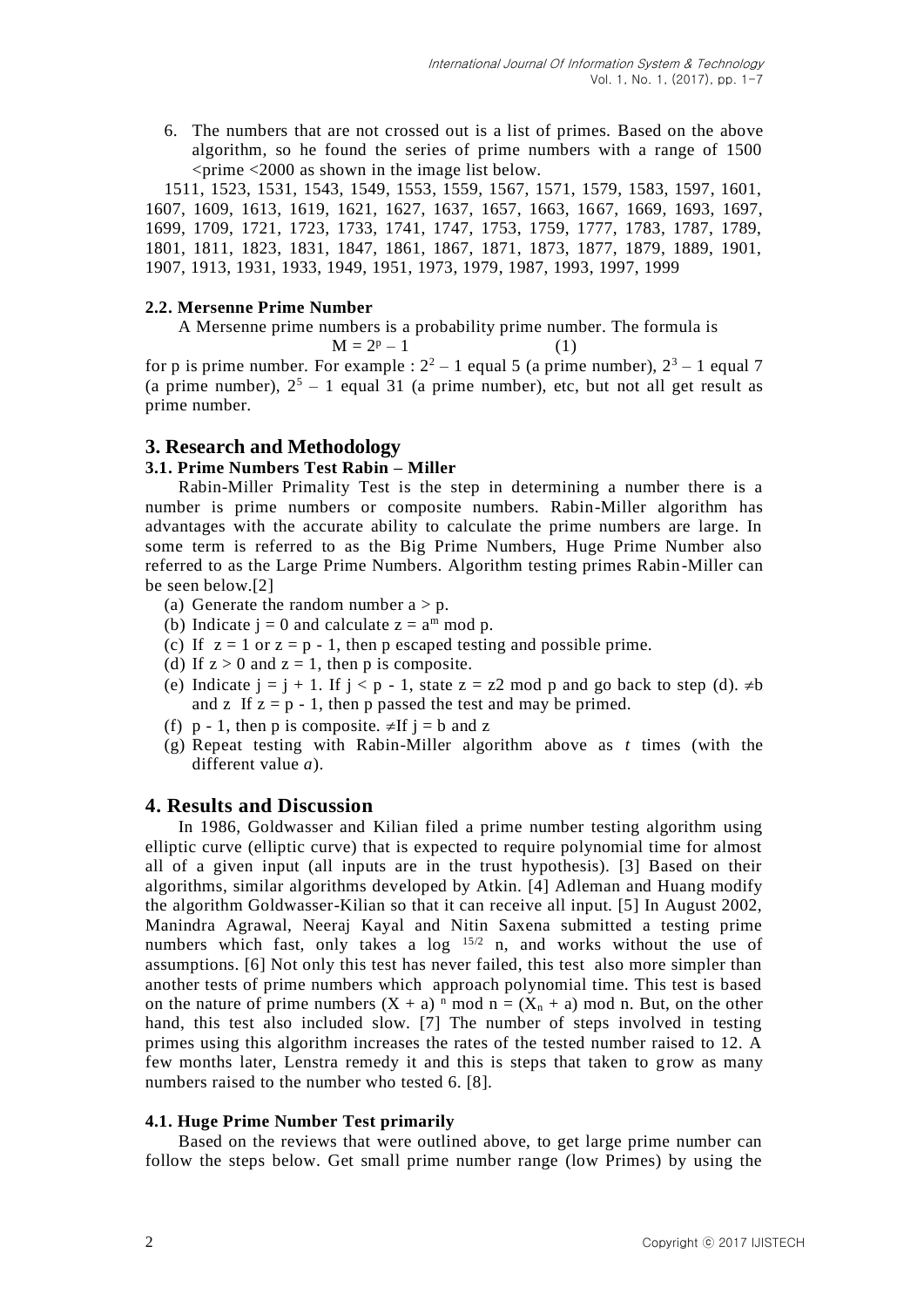Eratosthenes method. Range of small prime numbers are between 1500 - 2000. The number is still very easily to obtained by Eratosthenes method and can be seen below: [9]

Low Primes = [1511, 1523, 1531, 1543, 1549, 1553, 1559, 1567, 1571, 1579, 1583, 1597, 1601, 1607, 1609, 1613, 1619, 1621, 1627, 1637, 1657, 1663, 1667, 1669 , 1693, 1697, 1699, 1709, 1721, 1723, 1733, 1741, 1747, 1753, 1759, 1777, 1783, 1787, 1789, 1801, 1811, 1823, 1831, 1847, 1861, 1867, 1871, 1873, 1877 , 1879, 1889, 1901, 1907, 1913, 1931, 1933, 1949, 1951, 1973, 1979, 1987, 1993, 1997, 1999]

Make the process of reappointment  $(2^{prime}) - 1$  to the number of Low Primes taht obtained by Eratosthenes method above. Reduction function with numbers 1, here is useful to make the result as an odd number. Because besides the number 2 then all primes are odd.

Testing the primes numbers by using the Rabin-Miller methode. Because that is raised is prime number, so by itself the results that would be tested has a very far range, with a range that far, so this would strength the securities of cryptography. It repeatedly until the entire list is exhausted all tested Low Primes, To find Prima Large numbers needed. After understand about explanation above, we can try to perform testing of some primes from Low Primes, the results of Eratosthenes as follows:

Number  $2^{1511}-1$  =

718329080021689113551413001426551971707371845229175374 31707234354771893965953683873089701655726017047865652033 11705603563375523623213047757654228770407362733647863088 19539911976689719533229321145071251135286039131163759785 26610109491985652509317039400274027625986953903122942307 04359496867043268584566922099497822252576327154201960598 11937347078496094897657928977874601923420021290038545073 53108381696358509272123512587129205838615993392504244651 109122047.

Miller Rabin Primarily test results are false and expressed as **Composites**. Number  $2^{1657} - 1 =$ 

640770951290344130719124850287136336124046515705098442 37224596575526095067594218739908887518933790003533215529 23233358553334983520227585773337733421010419363224467944 36122017883768948800731289743036203467811039271025876896 35345173177954152445756285418668359871536377260802057185 88341324538158354471607522528735259587003891050175113295 62681320993874152763264724565443689308763524566180778944 00898135878769546014953347744455741697825330486520212303 62464956535737634962104720295113651480527052967247871

Results of testing methods Rabin Miller is False and expressed as **Composites**. Number  $2^{2203} - 1 =$ 

14759799152141802350848986227373817363120661453331697751 47771216478570297878078949377407337049389289382748507531 49648047728126483876025919181446336533026954049696120111 34301569023960939890902262593269350252814096149834993882 22831448598601834318536230923772641390209490231836446899 60821079548296376309423663094541083279376990539998245718 63229447296364188906233721717237421056364403682184596496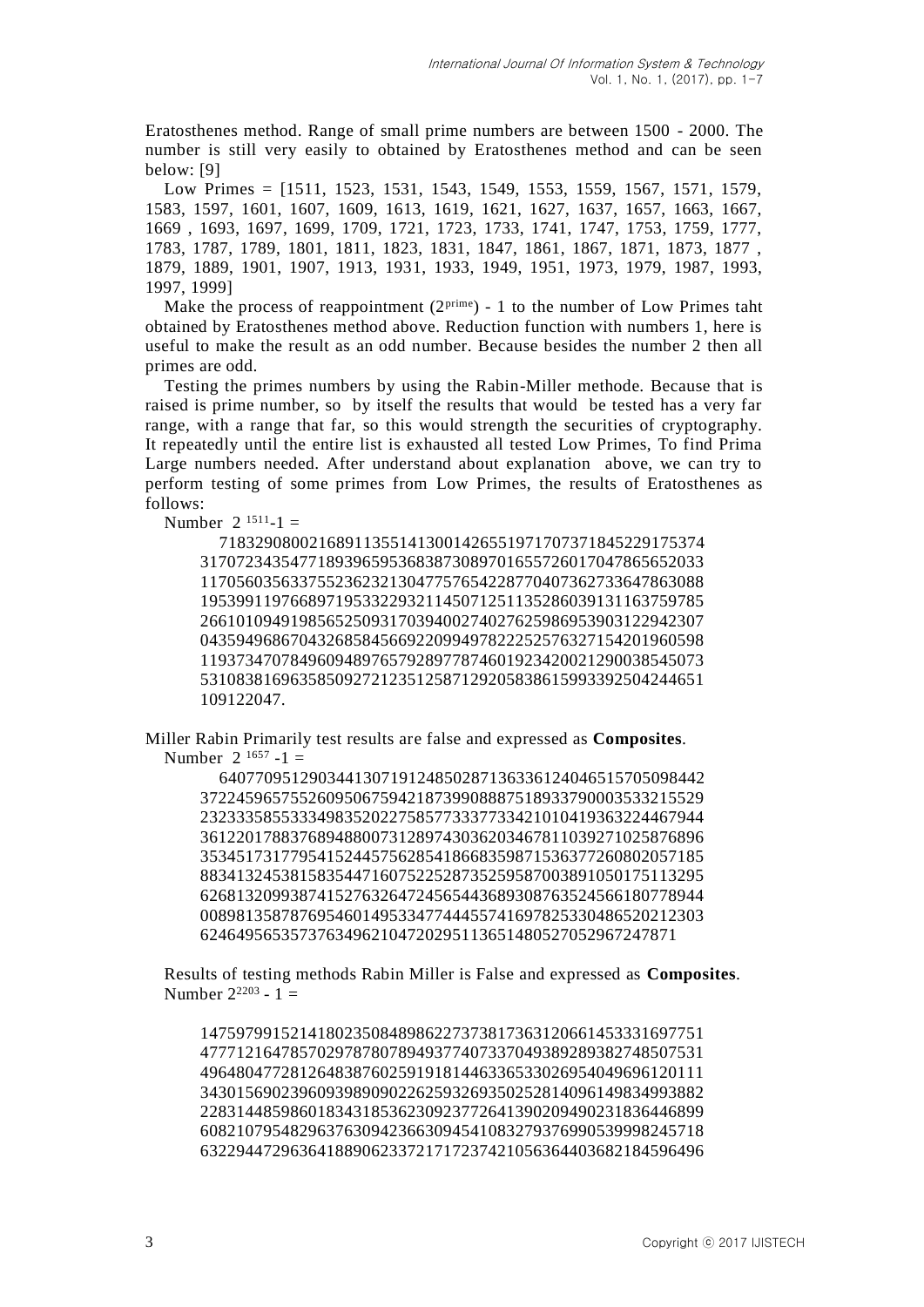Test Results prime numbers by using Rabin - Miller method stated are **Prime number**

Numbers  $2^{2281} - 1 =$ 

```
446087557183758429571151706402101809886208632412859901
11199121996340468579282047336911254526900398902615324593
11243167023957587056936793647909034974611470710652541933
53938124978226307947312410798874869040070279328428810311
75484410809487825249486676096958699812898264587759602897
91715369625030684296173317021847503245830091718321049160
50157628886606372145501702225925125224076829605427173573
96481299525056941248072073847685529368166671284483119087
76206067866638621902401185707368319018864792258104147140
78935386562497968178729127629594924411960961386713946279
89927500695491713975879606122380339353738103466649440295
10520590479686932553886479304409251041868170096401717641
33172418132836351
```
Based on the testing methods of Rabin-Miller stated that the numbers is **Prime numbers.**

In search of the prime numbers in the method of Eratosthenes to Low Primes under 1.000.000 is still very easy and needs a short time. Making it possible to obtain a larger prime numbers again. In writing this paper, the author still had explore to Low numbers Primes with the range 2000> Low Primes> 5000, and get prime numbers at

 $2^{4253} - 1 =$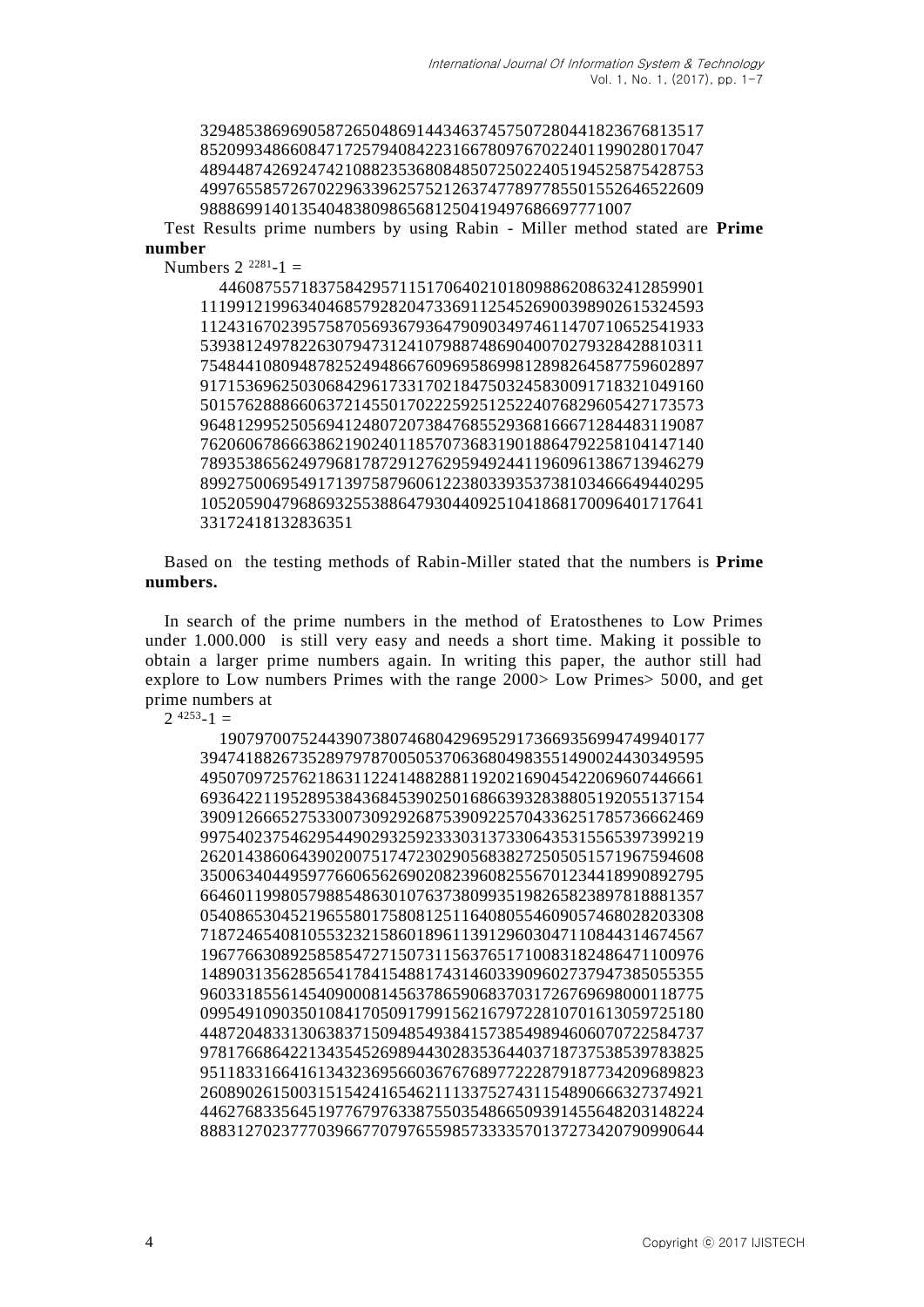#### 00455741830654320379350833236245819348824064783585692924 881021978332974949906122664421376034687815350484991

And also the number

 $2^{4423} - 1 =$ 

285542542228279613901563566102164008326164238644702889 19924745660228440039060065387595457150553984323975451391 58961502978783993770560714351697472211079887911982009884 77531339214282772016059009904586686254989084815735422480 40902234429758835252600438389063261612407631738741688114 85924861883618739041757831456960169195743907655982801885 99035578448591077683677175520434074287726578006266759615 97075952132782855566278167838569158184443644481251156242 81367424904593632128101802760960881114010033775703635457 25120924073646921576797146199387619296560302680261790118 13292501232304644443862230887792460937377301248168167242 44936744744885377701557830068808526481615130671448147902 88366664062257274665275787127374649231096375001170901890 78626332461957879573142569380507305611967758033808433338 19875009029688319359130952698213111413223933564901784887 28982288156282600813831296143663845945431144043753821542 87127774560644785856415921332844358020642271469491309176 27164470416896780700967735904298089096167504529272580008 43500344831628297089902728649981994387647234574276263729 69484830475091717418618113068851879274862261229334136892 80566343844666463265724761672756608391056505289757138993 20211121495795311427946254553305387067821067601768750977 86610046001460213840844802122505368905479374200309572209 6732954750721718115531871310231057902608580607.

Both Numbers were based on the Rabin - Miller primality test is prime number and has reached 1332 Digit.

Primality test number between 2000 until 10000

## **5. Conclusion**

#### **5.1. Conclution**

Prime numbers that are different in the range  $1500 < \text{prima} < 2000$ , and the generation is processed by using the Rabin - Miller Primarily Test. Cryptography RSA method (Rivets - Shamir - Adelman) primes large-scale get securities or other better data security because the difficulty to describing the RSA code again if it does not have the same RSA key with the sender of the data.

#### **5.2. Suggestions**

The increase in computer attacks should be increased, so that the computer hacker (hackers) are continues to innovate in doing the process of assault to find the key RSA that caused by primes. Suggested for other researchers can develop a system or RSA method above in 1024, with the different technique and method but still combined with RSA method.

#### **References**

- [1] A.B. Smith, C.D. Jones, and E.F. Roberts, "Article Title", *Journal*, Publisher, Location, Date, pp. 1-10.
- [2] Jones, C.D., A.B. Smith, and E.F. Roberts, *Book Title*, Publisher, Location, Date. Frobenius primality test with average and worst case error estimates. 2003.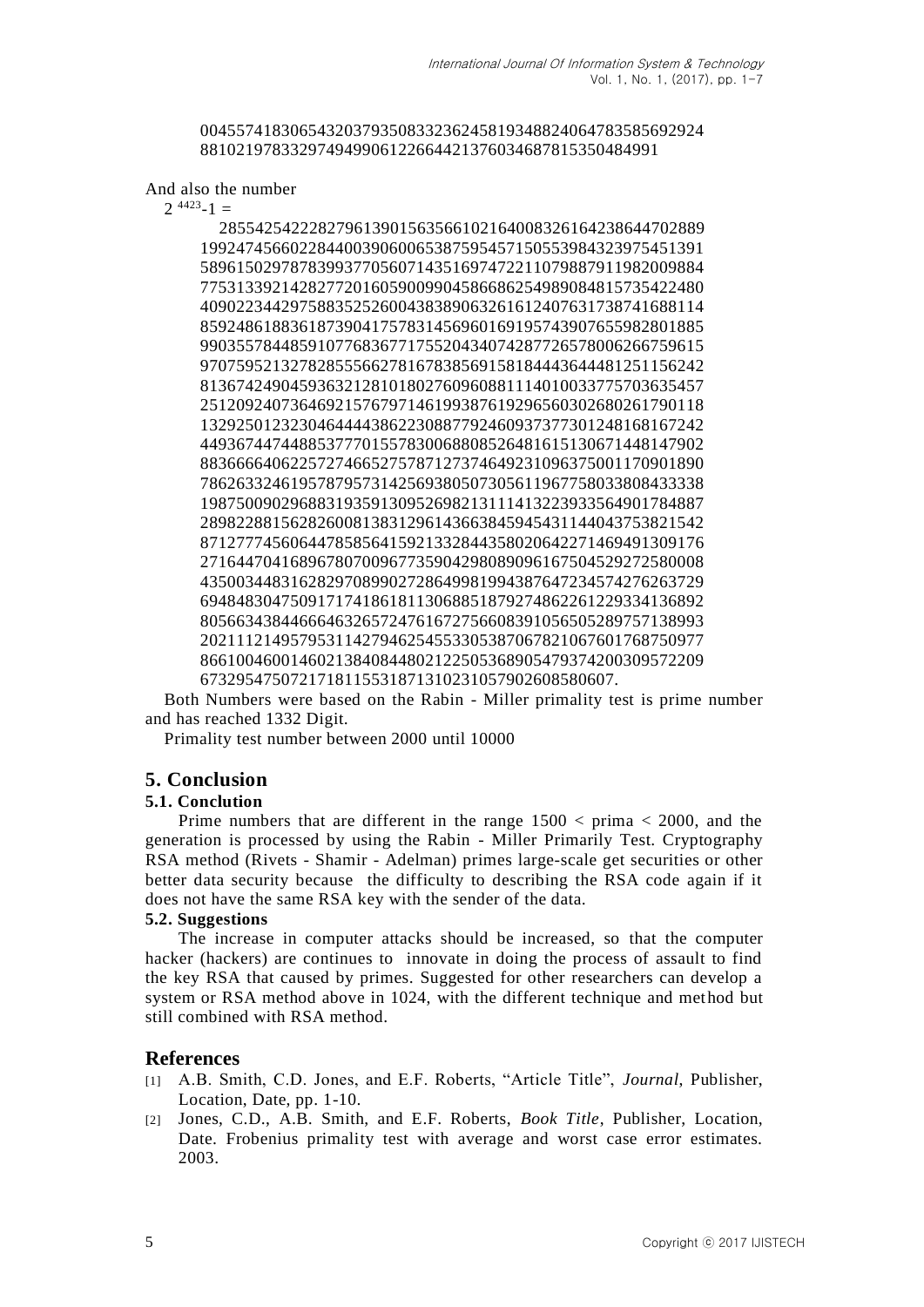- [3] Goldwasser, S. dan J. Kilian. *Almost all prime can be quickly certified*. 1986.
- [4] Atkin, AOL. Lecture notes of a conference, boulder (colorado). 1986.
- [5] Adleman, LM. dan MD. Huang. *Primalitytesting and two dimensional Abelian varieties over finite fields*. 1992.
- [6] Agrawal, Manindra, Neeraj Kayal, dan Nitin Saxena. *PRIMES is in P*. 2002.Kanpur: Department of Computer Science & Engineering Indian Institute of Technology Kanpur.
- [7] Aaronson, Scott. The Prime Facts: From Euclid to AKS. 2003
- [8] Lenstra, HW. Jr. Primality testing with cyclotomic rings. 2002.
- [9] Damgard, Ivan B. dan Gudmund Skovbjerg Frandsen. An extended quadratic